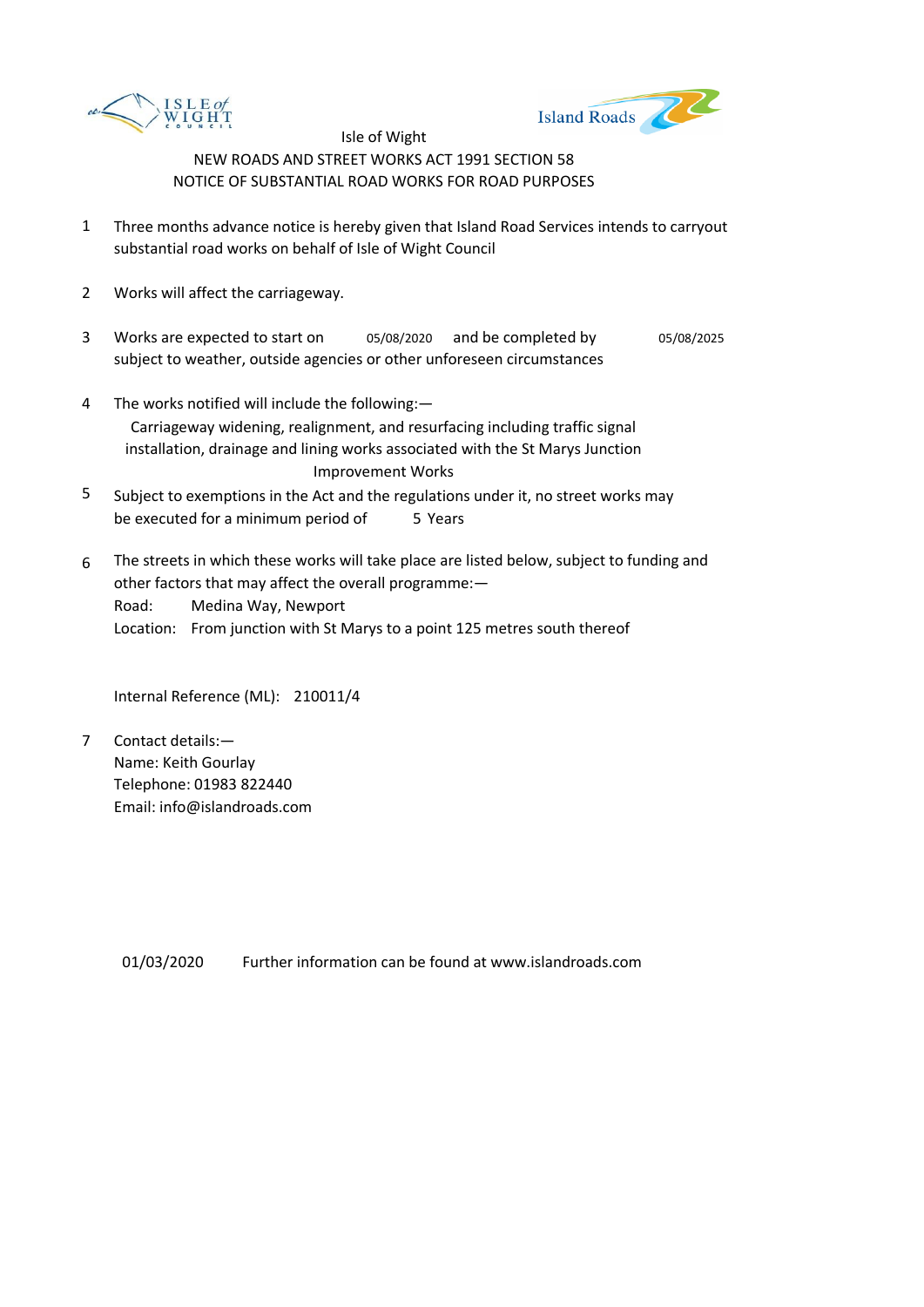



- 1 Three months advance notice is hereby given that Island Road Services intends to carryout substantial road works on behalf of Isle of Wight Council
- 2 Works will affect the carriageway.
- 3 Works are expected to start on subject to weather, outside agencies or other unforeseen circumstances 05/08/2020 and be completed by 05/08/2025
- 4 The works notified will include the following:— Carriageway widening, realignment, and resurfacing including traffic signal installation, drainage and lining works associated with the St Marys Junction Improvement Works
- 5 be executed for a minimum period of 5 Years Subject to exemptions in the Act and the regulations under it, no street works may
- 6 Road: Location: From junction with St Marys to a point 55 metres south thereof The streets in which these works will take place are listed below, subject to funding and other factors that may affect the overall programme:— Medina Way, Newport

Internal Reference (ML): 210012/4

7 Contact details:— Name: Keith Gourlay Telephone: 01983 822440 Email: info@islandroads.com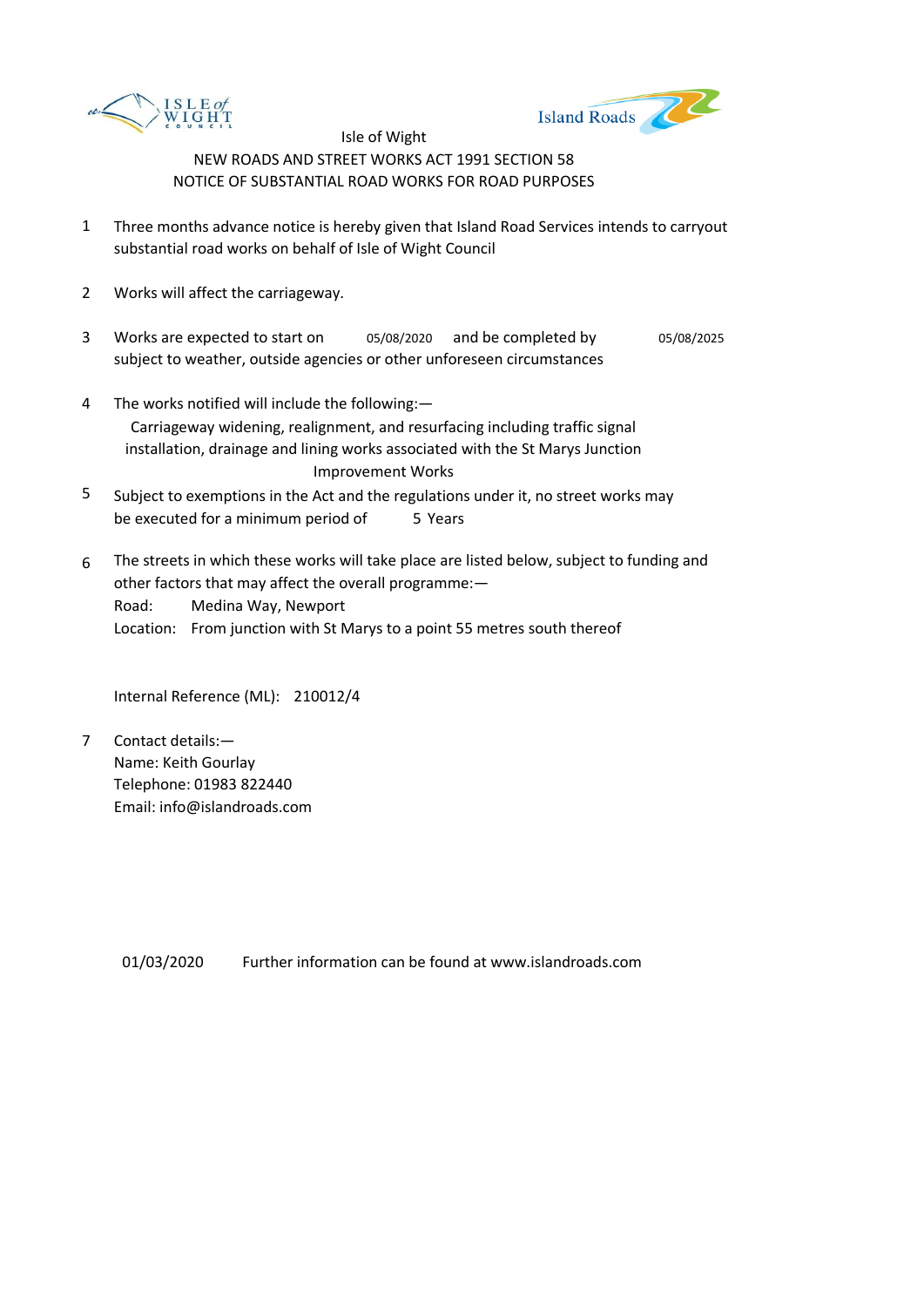



- 1 Three months advance notice is hereby given that Island Road Services intends to carryout substantial road works on behalf of Isle of Wight Council
- 2 Works will affect the carriageway.
- 3 Works are expected to start on subject to weather, outside agencies or other unforeseen circumstances 05/08/2020 and be completed by 05/08/2025
- 4 The works notified will include the following:— Carriageway widening, realignment, and resurfacing including traffic signal installation, drainage and lining works associated with the St Marys Junction Improvement Works
- 5 be executed for a minimum period of 5 Years Subject to exemptions in the Act and the regulations under it, no street works may
- 6 Road: Location: Entire Area of the old St Marys Roundabout The streets in which these works will take place are listed below, subject to funding and other factors that may affect the overall programme:— Medina Way, Newport

Internal Reference (ML): 210016/4

7 Contact details:— Name: Keith Gourlay Telephone: 01983 822440 Email: info@islandroads.com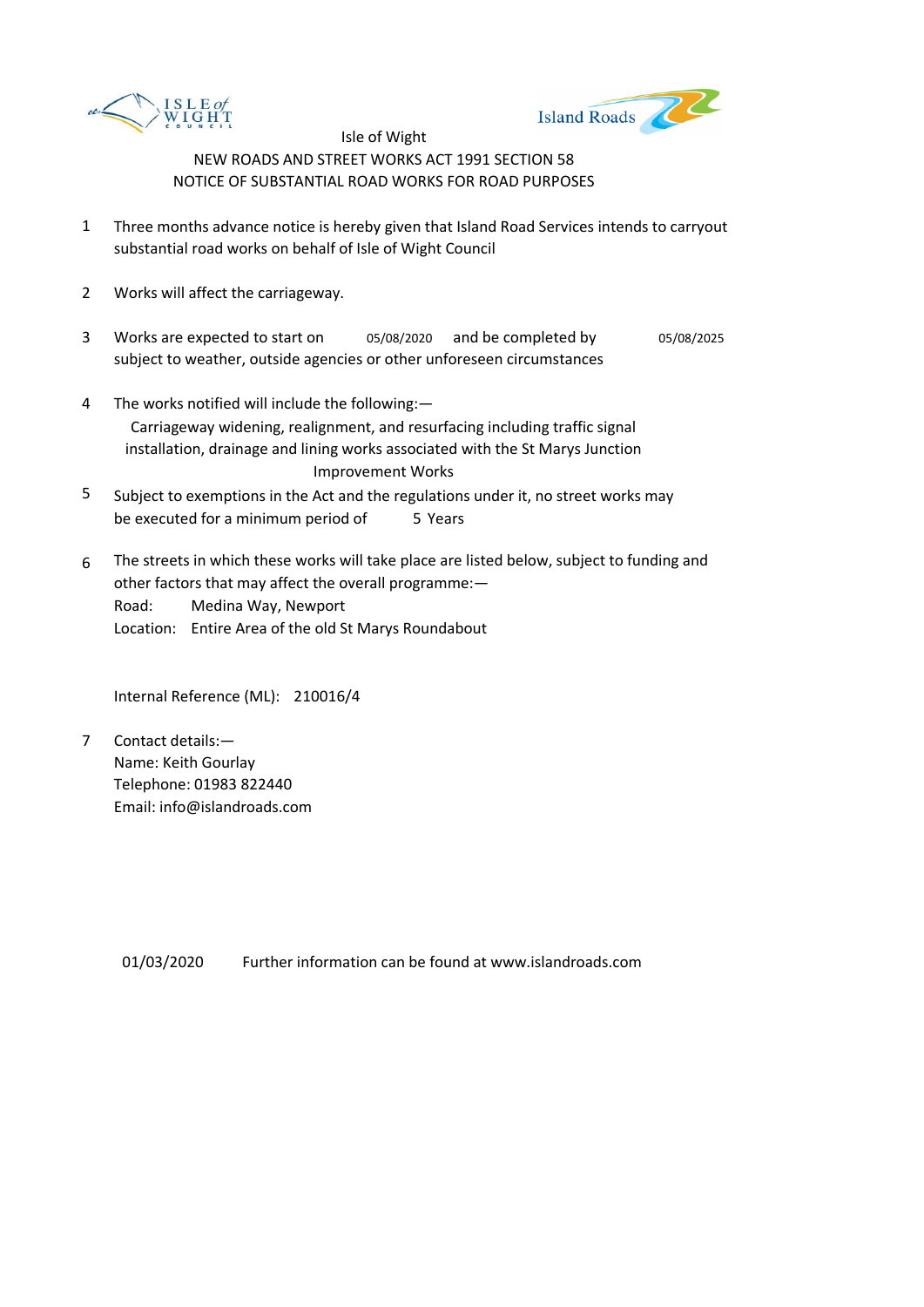



- 1 Three months advance notice is hereby given that Island Road Services intends to carryout substantial road works on behalf of Isle of Wight Council
- 2 Works will affect the carriageway.
- 3 Works are expected to start on subject to weather, outside agencies or other unforeseen circumstances 14/07/2020 and be completed by 14/07/2025
- 4 The works notified will include the following:— Carriageway widening, realignment, and resurfacing including traffic signal installation, drainage and lining works associated with the St Marys Junction Improvement Works
- 5 be executed for a minimum period of 5 Years Subject to exemptions in the Act and the regulations under it, no street works may
- 6 Road: Location: From the junction of St Marys Roundabout to a point 175 metres north thereof. The streets in which these works will take place are listed below, subject to funding and other factors that may affect the overall programme:— Parkhurst Road (Medina Way), Newport

Internal Reference (ML): 210017/4

7 Contact details:— Name: Keith Gourlay Telephone: 01983 822440 Email: info@islandroads.com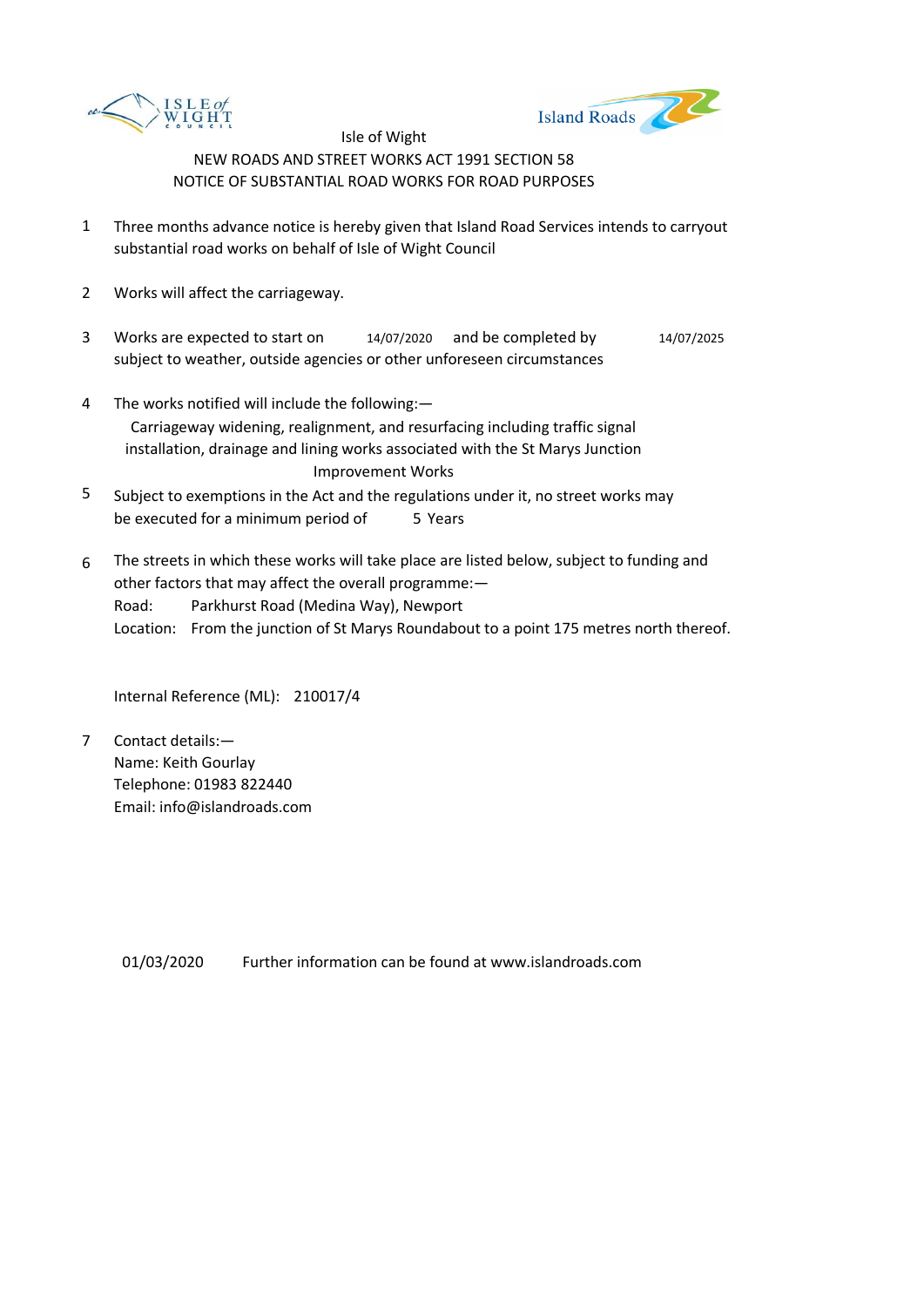



- 1 Three months advance notice is hereby given that Island Road Services intends to carryout substantial road works on behalf of Isle of Wight Council
- 2 Works will affect the carriageway.
- 3 Works are expected to start on subject to weather, outside agencies or other unforeseen circumstances 14/07/2020 and be completed by 14/07/2025
- 4 The works notified will include the following:— Carriageway widening, realignment, and resurfacing including traffic signal installation, drainage and lining works associated with the St Marys Junction Improvement Works
- 5 be executed for a minimum period of 5 Years Subject to exemptions in the Act and the regulations under it, no street works may
- 6 The streets in which these works will take place are listed below, subject to funding and other factors that may affect the overall programme:—
	- Road: Parkhurst Road (Medina Way), Newport
	- Location: From a point 175 metres north of St Marys Roundabout to a point 150 metres north thereof

Internal Reference (ML): 210018/4

7 Contact details:— Name: Keith Gourlay Telephone: 01983 822440 Email: info@islandroads.com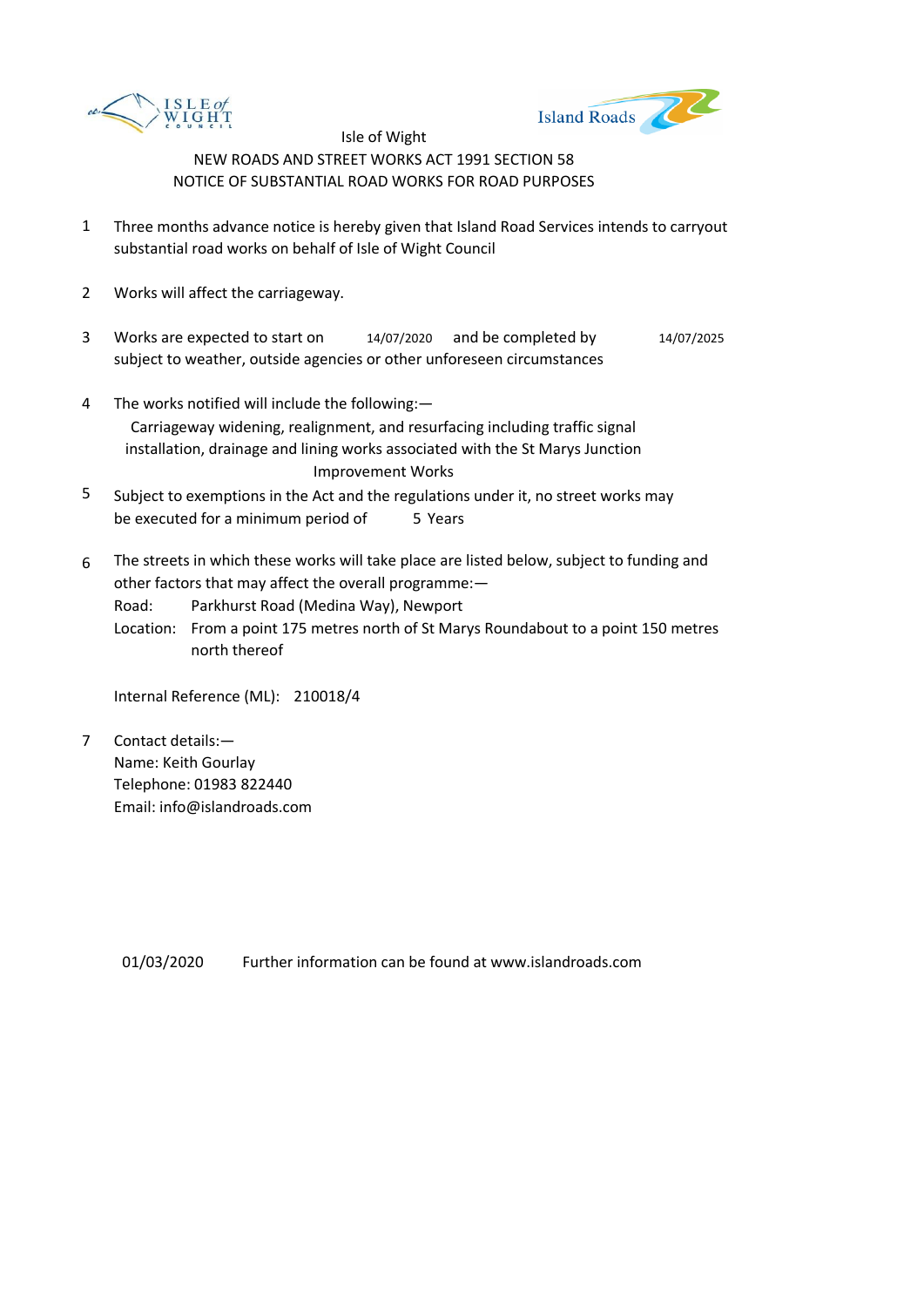



- 1 Three months advance notice is hereby given that Island Road Services intends to carryout substantial road works on behalf of Isle of Wight Council
- 2 Works will affect the carriageway.
- 3 Works are expected to start on subject to weather, outside agencies or other unforeseen circumstances 14/07/2020 and be completed by 14/07/2025
- 4 The works notified will include the following:— Carriageway widening, realignment, and resurfacing including traffic signal installation, drainage and lining works associated with the St Marys Junction Improvement Works
- 5 be executed for a minimum period of 5 Years Subject to exemptions in the Act and the regulations under it, no street works may
- 6 The streets in which these works will take place are listed below, subject to funding and other factors that may affect the overall programme:—
	- Road: Parkhurst Road (Medina Way), Newport
	- Location: From a point 250 metres north of St Marys Roundabout to a point 110 metres north thereof

Internal Reference (ML): 210019/4

7 Contact details:— Name: Keith Gourlay Telephone: 01983 822440 Email: info@islandroads.com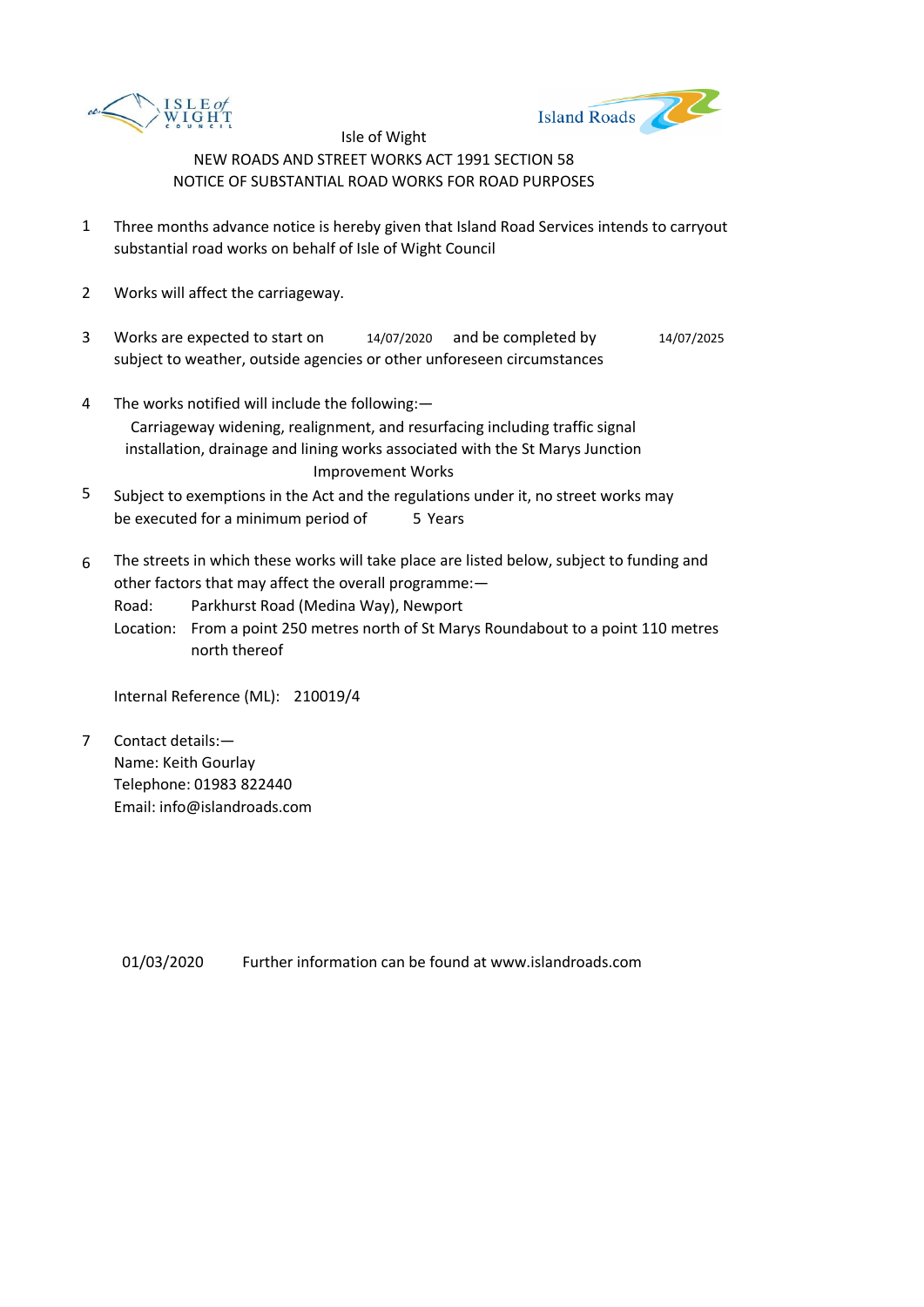



- 1 Three months advance notice is hereby given that Island Road Services intends to carryout substantial road works on behalf of Isle of Wight Council
- 2 Works will affect the carriageway.
- 3 Works are expected to start on subject to weather, outside agencies or other unforeseen circumstances 14/07/2020 and be completed by 14/07/2025
- 4 The works notified will include the following:— Carriageway widening, realignment, and resurfacing including traffic signal installation, drainage and lining works associated with the St Marys Junction Improvement Works
- 5 be executed for a minimum period of 5 Years Subject to exemptions in the Act and the regulations under it, no street works may
- 6 The streets in which these works will take place are listed below, subject to funding and other factors that may affect the overall programme:—
	- Road: Parkhurst Road (Medina Way), Newport
	- Location: From a point 175 metres north of St Marys Roundabout to a point 250 metres north thereof

Internal Reference (ML): 210020/4

7 Contact details:— Name: Keith Gourlay Telephone: 01983 822440 Email: info@islandroads.com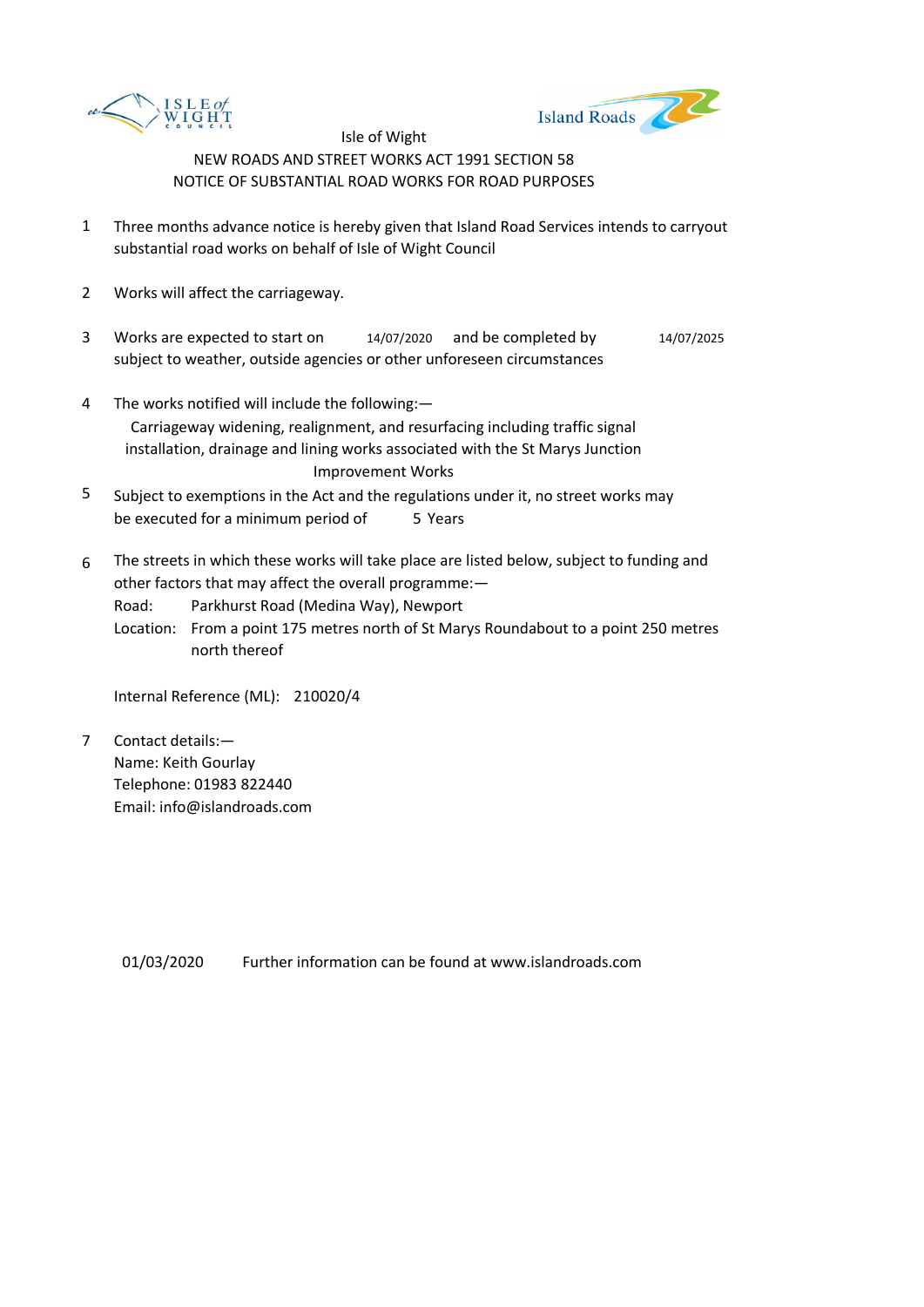



- 1 Three months advance notice is hereby given that Island Road Services intends to carryout substantial road works on behalf of Isle of Wight Council
- 2 Works will affect the carriageway.
- 3 Works are expected to start on subject to weather, outside agencies or other unforeseen circumstances 05/08/2020 and be completed by 05/08/2025
- 4 The works notified will include the following:— Carriageway widening, realignment, and resurfacing including traffic signal installation, drainage and lining works associated with the St Marys Junction Improvement Works
- 5 be executed for a minimum period of 5 Years Subject to exemptions in the Act and the regulations under it, no street works may
- 6 Road: Location: From Hampshire Crescent to a point 90 metres east thereof The streets in which these works will take place are listed below, subject to funding and other factors that may affect the overall programme:— Forest Road, Newport

Internal Reference (ML): 210045/4

7 Contact details:— Name: Keith Gourlay Telephone: 01983 822440 Email: info@islandroads.com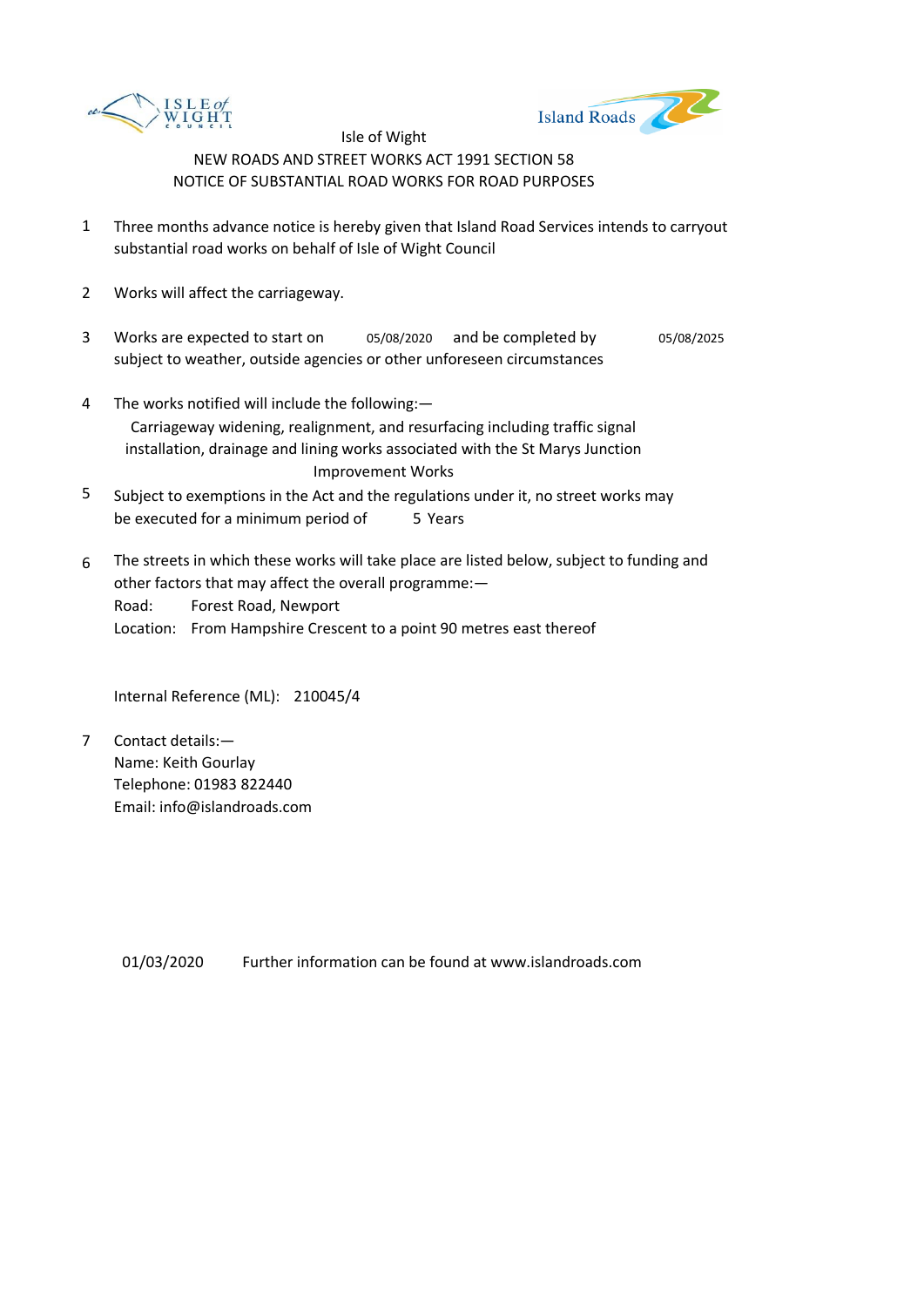



- 1 Three months advance notice is hereby given that Island Road Services intends to carryout substantial road works on behalf of Isle of Wight Council
- 2 Works will affect the carriageway.
- 3 Works are expected to start on subject to weather, outside agencies or other unforeseen circumstances 05/08/2020 and be completed by 05/08/2025
- 4 The works notified will include the following:— Carriageway widening, realignment, and resurfacing including traffic signal installation, drainage and lining works associated with the St Marys Junction Improvement Works
- 5 be executed for a minimum period of 5 Years Subject to exemptions in the Act and the regulations under it, no street works may
- 6 Road: Location: From a point 90 metres east of Hampshire Crescent to a point metres east thereof The streets in which these works will take place are listed below, subject to funding and other factors that may affect the overall programme:— Forest Road, Newport

Internal Reference (ML): 210046/4

7 Contact details:— Name: Keith Gourlay Telephone: 01983 822440 Email: info@islandroads.com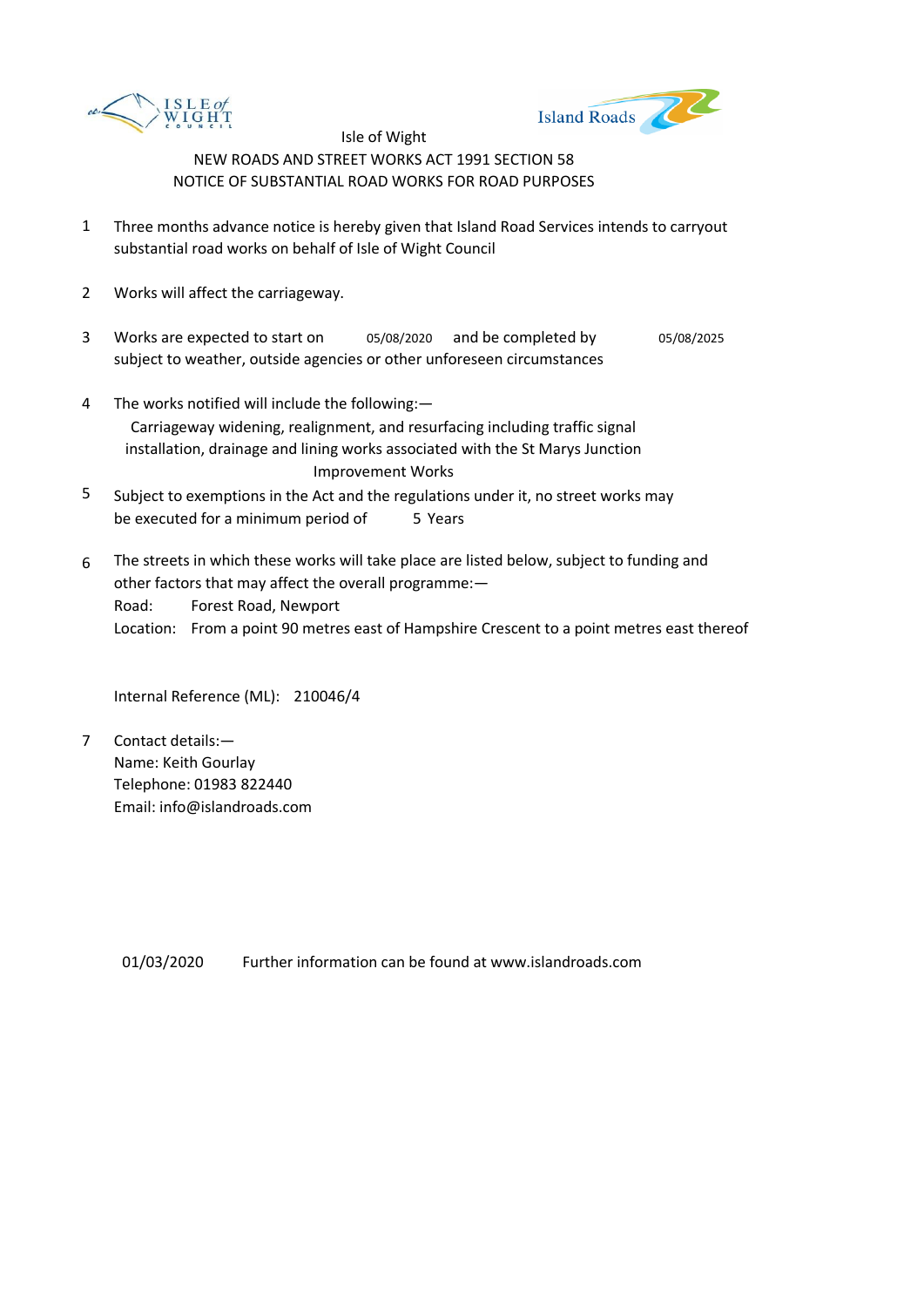



- 1 Three months advance notice is hereby given that Island Road Services intends to carryout substantial road works on behalf of Isle of Wight Council
- 2 Works will affect the carriageway.
- 3 Works are expected to start on subject to weather, outside agencies or other unforeseen circumstances 10/09/2020 and be completed by 10/09/2025
- 4 The works notified will include the following:— Carriageway widening, realignment, and resurfacing including traffic signal installation, drainage and lining works associated with the St Marys Junction Improvement Works
- 5 be executed for a minimum period of 5 Years Subject to exemptions in the Act and the regulations under it, no street works may
- 6 The streets in which these works will take place are listed below, subject to funding and other factors that may affect the overall programme:—
	- Road: Forest Road (Parkhurst Road), Newport
	- Location: From a point 120 metres east of Hampshire Crescent to point 170 metres south thereof

Internal Reference (ML): 210046/5

7 Contact details:— Name: Keith Gourlay Telephone: 01983 822440 Email: info@islandroads.com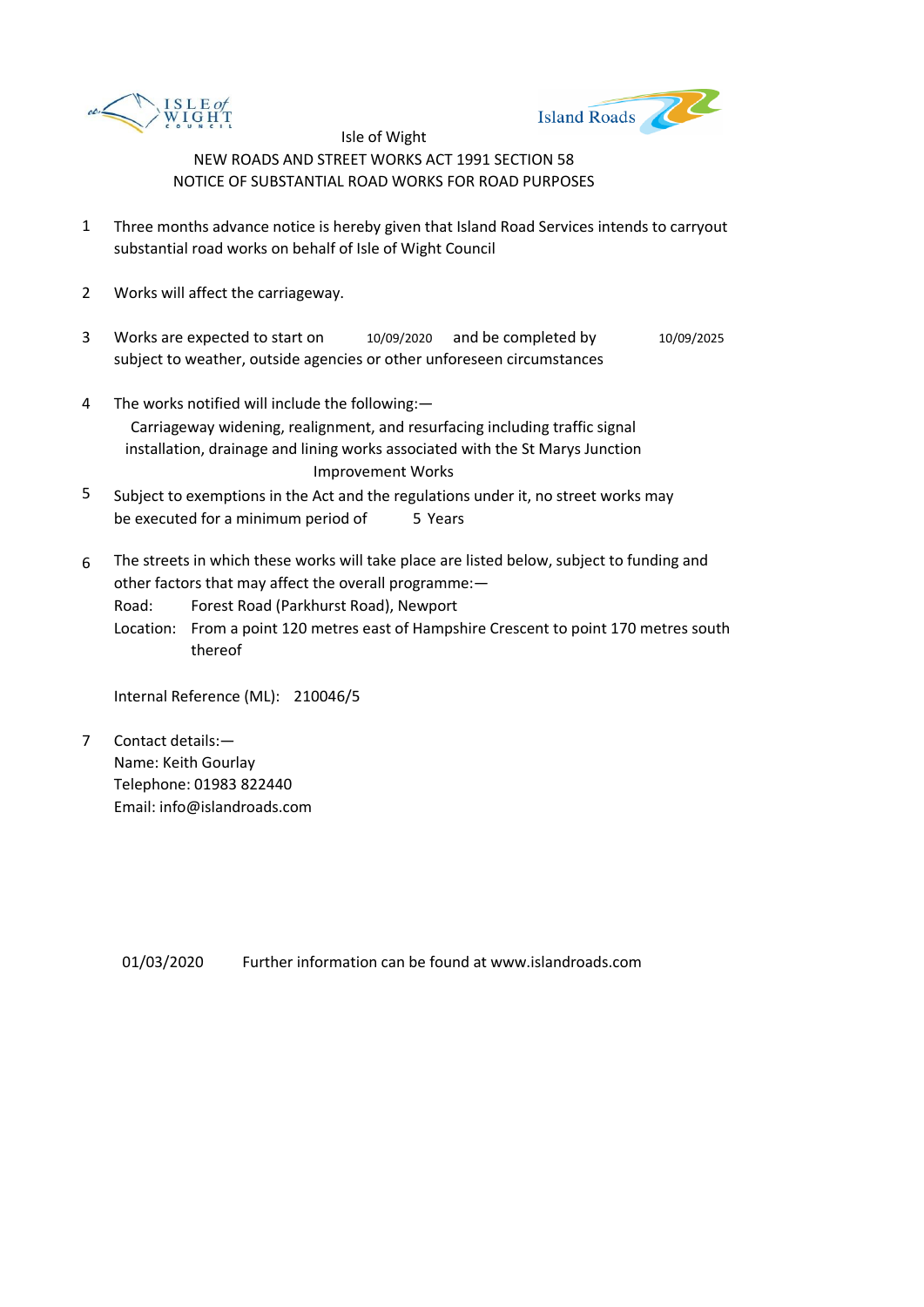



- 1 Three months advance notice is hereby given that Island Road Services intends to carryout substantial road works on behalf of Isle of Wight Council
- 2 Works will affect the carriageway.
- 3 Works are expected to start on subject to weather, outside agencies or other unforeseen circumstances 05/08/2020 and be completed by 05/08/2025
- 4 The works notified will include the following:— Carriageway widening, realignment, and resurfacing including traffic signal installation, drainage and lining works associated with the St Marys Junction Improvement Works
- 5 be executed for a minimum period of 5 Years Subject to exemptions in the Act and the regulations under it, no street works may
- 6 Road: Location: From junction with Forest Road to a point 50 metres north thereof The streets in which these works will take place are listed below, subject to funding and other factors that may affect the overall programme:— Parkhurst Road (Forest Road Slip), Newport

Internal Reference (ML): 213469

7 Contact details:— Name: Keith Gourlay Telephone: 01983 822440 Email: info@islandroads.com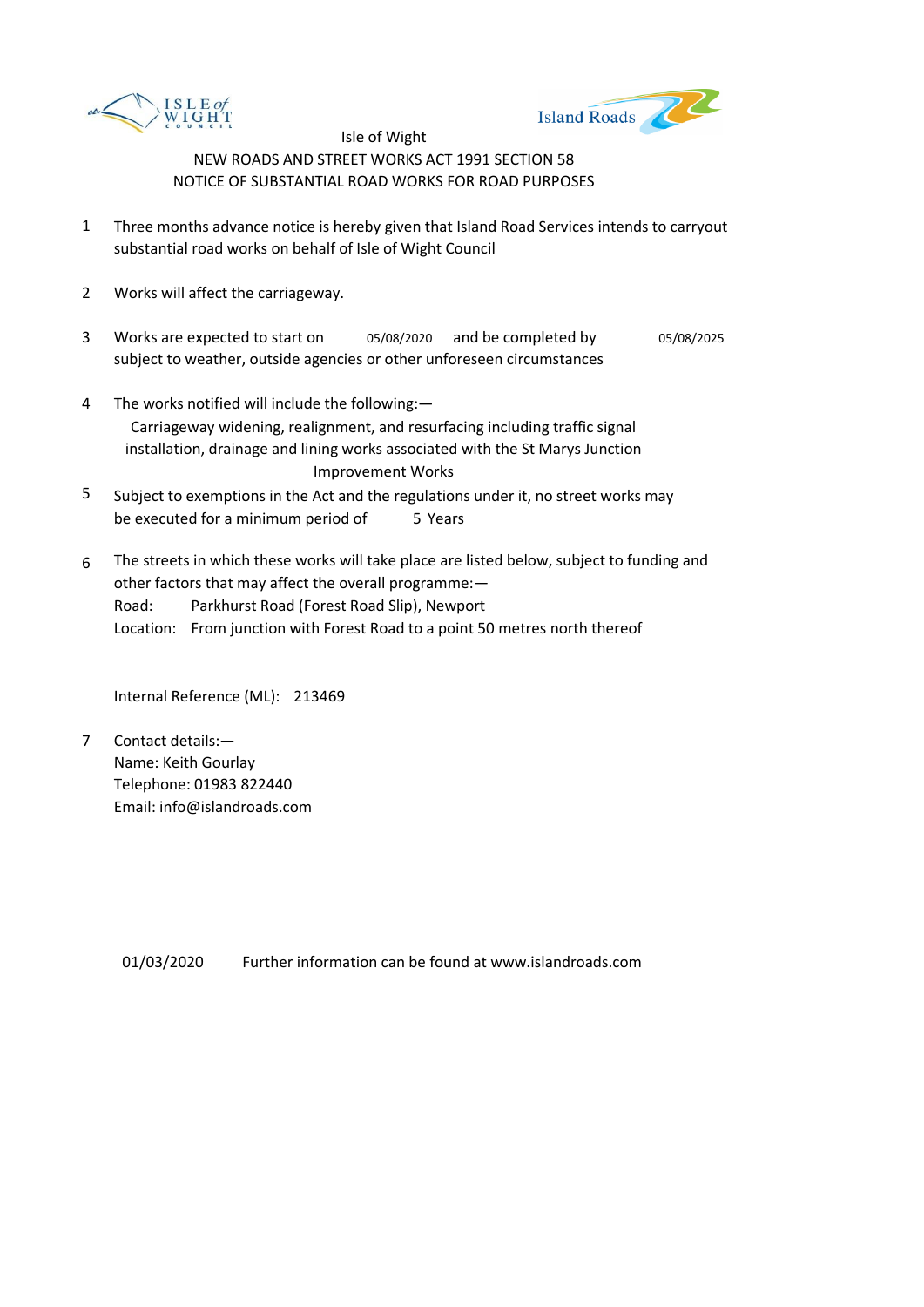



- 1 Three months advance notice is hereby given that Island Road Services intends to carryout substantial road works on behalf of Isle of Wight Council
- 2 Works will affect the carriageway.
- 3 Works are expected to start on subject to weather, outside agencies or other unforeseen circumstances 14/07/2020 and be completed by 14/07/2025
- 4 The works notified will include the following:— Carriageway widening, realignment, and resurfacing including traffic signal installation, drainage and lining works associated with the St Marys Junction Improvement Works
- 5 be executed for a minimum period of 5 Years Subject to exemptions in the Act and the regulations under it, no street works may
- 6 The streets in which these works will take place are listed below, subject to funding and other factors that may affect the overall programme:—
	- Road: Hunnyhill, Newport
	- Location: From junction with Forest Road (Parkhurst Road) to a point 110 meters south thereof

Internal Reference (ML): 220146/2

7 Contact details:— Name: Keith Gourlay Telephone: 01983 822440 Email: info@islandroads.com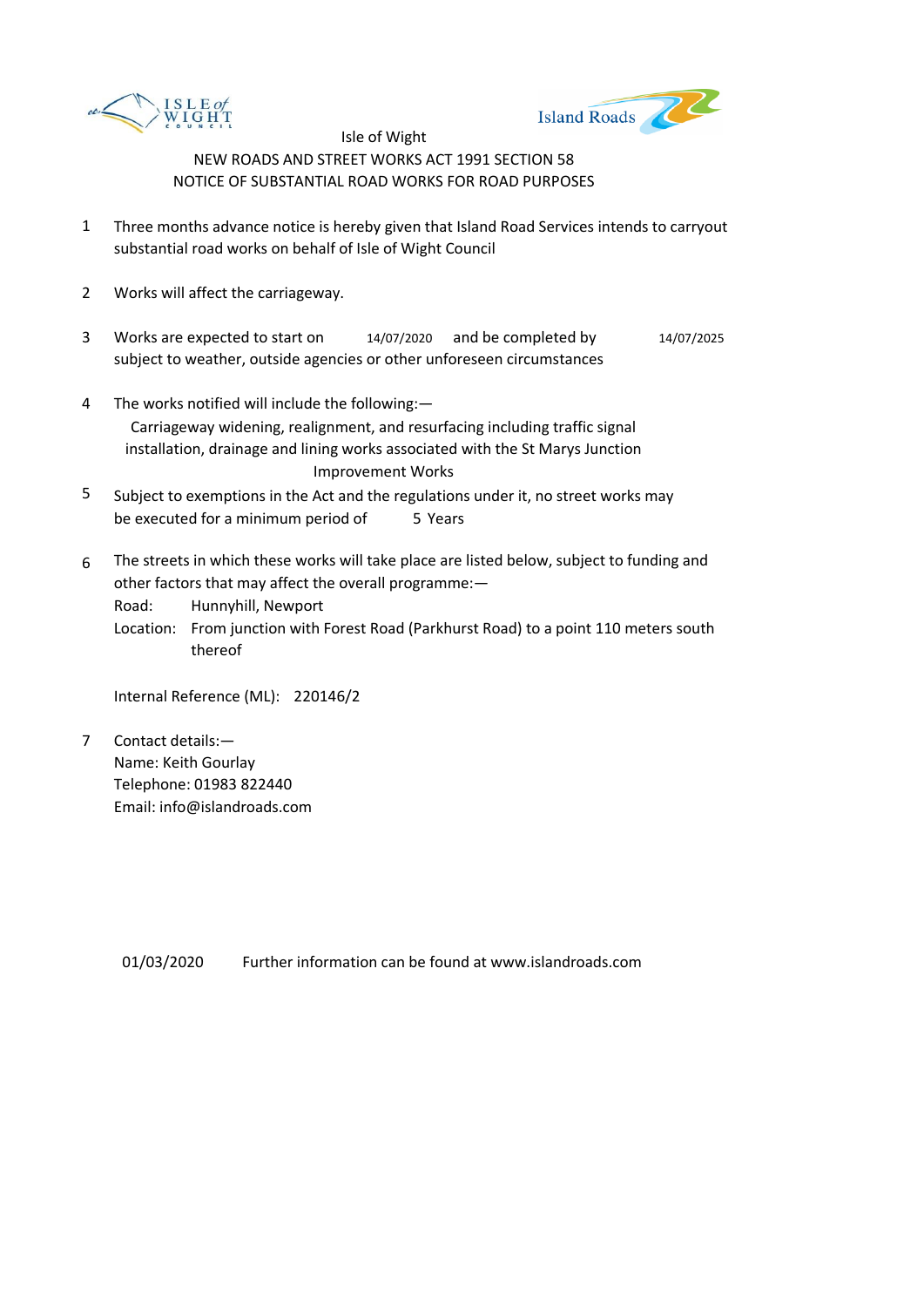



- 1 Three months advance notice is hereby given that Island Road Services intends to carryout substantial road works on behalf of Isle of Wight Council
- 2 Works will affect the carriageway.
- 3 Works are expected to start on subject to weather, outside agencies or other unforeseen circumstances 05/08/2020 and be completed by 05/08/2025
- 4 The works notified will include the following:— Carriageway widening, realignment, and resurfacing including traffic signal installation, drainage and lining works associated with the St Marys Junction Improvement Works
- 5 be executed for a minimum period of 5 Years Subject to exemptions in the Act and the regulations under it, no street works may
- 6 Road: Location: Entire circulatory lane around B&Q Roundabout (80m length) The streets in which these works will take place are listed below, subject to funding and other factors that may affect the overall programme:— Dodnor Lane, Newport

Internal Reference (ML): 241177

7 Contact details:— Name: Keith Gourlay Telephone: 01983 822440 Email: info@islandroads.com